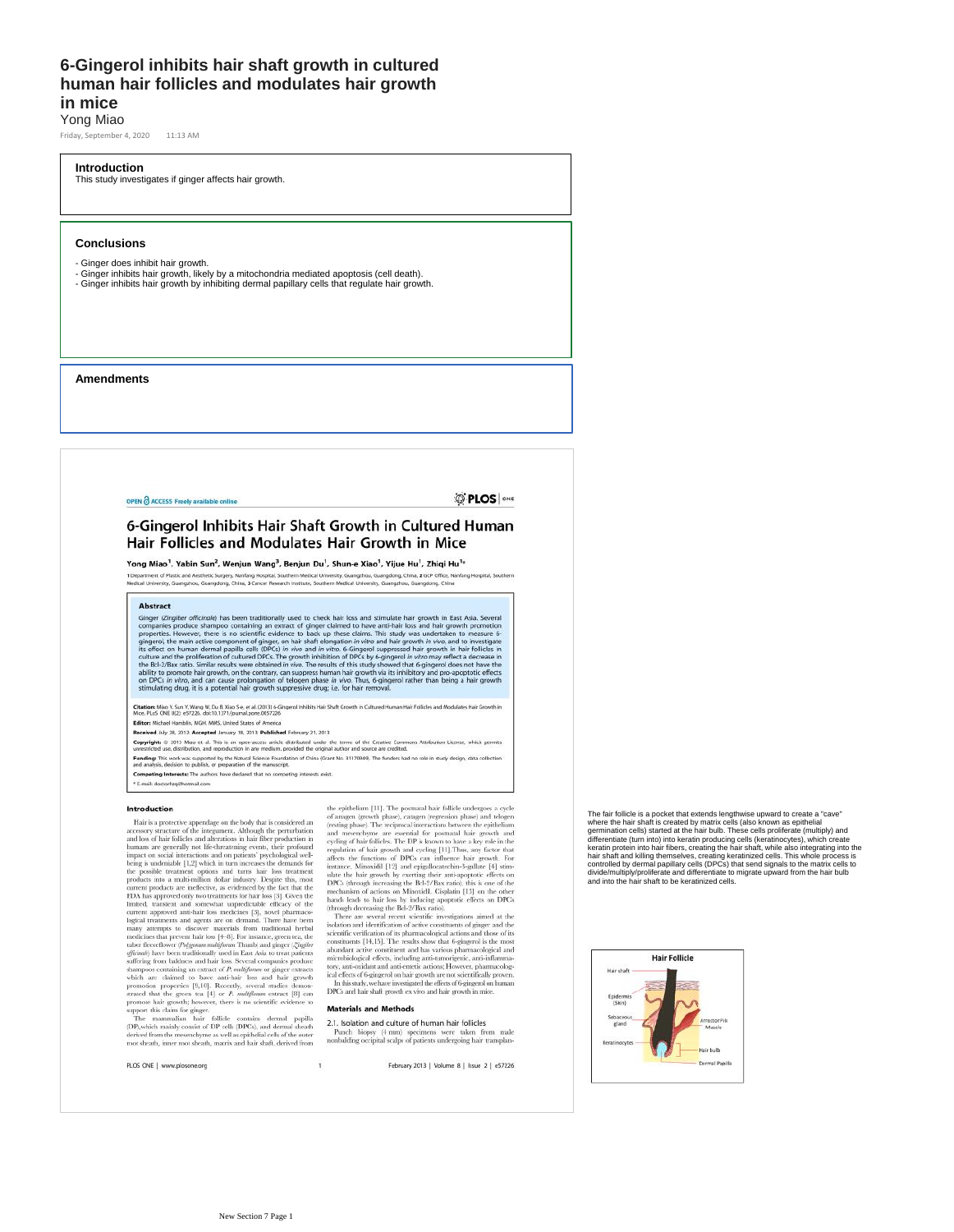

**Figure 1. Growth inhibition and induction of apoptosis effects of 6-gingerol on human DPCs** *in vitro***. DPCs were cultured with different concentrations of 6-gingerol on human DPCs in virto. DPCs were cultured with differe** 

**doct** 0.147/ipsumal<br>pone.005/226.0001<br>and pone.005/226.0001 assumps for and<br>regard in Committee of the Southern Medical University approved all studies described here. The study was conducted according to the<br>Declaration  $4.5 \text{ mm}$ 

2.2. Culture of human DPCs DPCs and cultured as described by Magerl et al [17]. Briefly, dermal papillae were microdisected from the bulls of dissected hair follicles, transferred onto plastic dishes and cultured in Dulbe

#### 2.3 Cell proliferation and apoptosis assays

**2.3 Cell proliferation and apoptosis assays**<br>
Cell proliferation and apoptosis assays Cell proliferation was described by Mosmann [18]. Briefly, DPGs (3  $\times$  10<sup>+</sup> cells/vell) and<br>in 95-well plates and incubated for 24 h



**Figure 2. Effect of 6-gingerol on the expression of Bcl-2 and Bax proteins in cultured human DPCs. (A) DPCs were treated with the expression of Bcl-2 and Bax proteins in included to the expression of the expression of th** Histograms showing the quantification<br>DMSOJ group.<br>doi:10.1371/journal.pone.0057226.g002

PLOS ONE | www.plosone.org  $\,$  2  $\,$ February 2013 | Volume 8 | Issue 2 | e57226

## **Figure 1**

This data shows dermal papillary cells (see introduction for details) that control the growth of the hair<br>follide being plated onto dishes and [14] ginger is being added to the plate in increasing<br>concentrations to determi

#### **Primary Results**

- There is a decrease in dermal papillary cell (DPC) growth with the addition of ginger. - There is an increase in DPC death with the addition of ginger.

**Take Away**: In isolated cells, ginger inhibits the growth of hair growth regulating cells.

#### **Figure 2**

**[2A]** This data here is showing the amount of Bax (pro-apoptosis/cell death) protein and BCL-2 (anti-<br>apoptosis/cell death) protein levels (darker the smudge, the more there is) in the absence of presence<br>of ginger in PDC

**Primary Results**

- Bax increases with ginger addition. - BCL decreases with ginger addition.

**Take Away:** This data indicates there is an increase in pro-apoptosis (cell death) signaling and a reduction in anti-apoptosis signaling.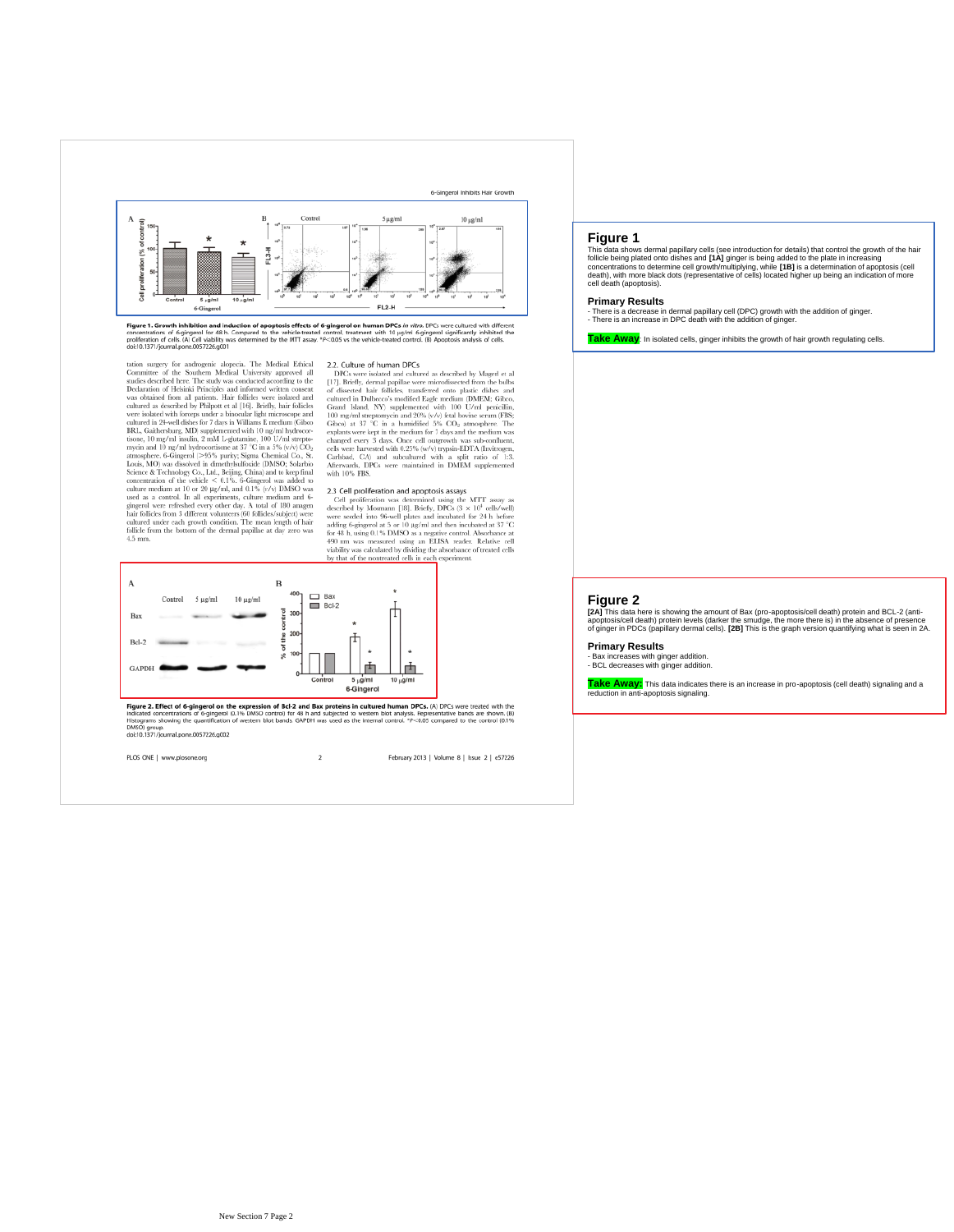6-Gingeral Inhibits Hair Growth



Figure 3. Growth inhibitory effect of 6-gingerol on the elongation of human hair shafts in wiro. Hair follicles were treated with different concentrations of 6-gingerol for 7 days and the elongation of human hair shafts wa concentrations of 6-gingerol for 7 days and t<br>microscope at a magnification of 20 x. (n = 60)<br>doi:10.1371/journal.pone.0057226.g003

DPCs seeded in 6-well plates at a density of 2.5 × 10° cells<br>lowedly one treated with 5 or 10 µg/ml 6-gingered or 0.1% DMSO as a counted for 48 h. Cell appoptosis was examined using an Amean V decision decision in decisio

#### 2.4 Western blot analysis

 $2.4$ Western blot analysis and fregagered-recard DPCs were collected at 48 h after treatment. Total cell lysaes were prepared and 30 µg of protein was subjected to sedium dedecyl sulfate/polyary<br>lamined protein gelectroph les, CA

| treatment $(n = 60)$ .      |                        |             |
|-----------------------------|------------------------|-------------|
| <b>Treatment</b>            | Hair shaft length (mm) | $\bullet p$ |
| Control (0.1% (wV)<br>DMSC/ | $1.48 \pm 0.20$        |             |
| 6-Gingerol (10 µg/mb        | $1.41 \pm 0.23$        | 0.11        |
| 6-Gingerol (20 µg/ml)       | $1.06 \pm 0.21$        | 0.00        |

PLOS ONE | www.plosone.org

d6r10.1371/j9umal pone.0057226.g003<br>
DFCs ested on the back of a ging profile of the second in S-well points are a density of 2.5 × 10<sup>3</sup> cells/well 25.5 In vivo analysis of 6-gingerol<br>
DFCs event treated with 5 or 10 µg/

#### 2.6 Statistical analysis

**2.6 Statistical analysis**<br> **2.6 Statistical analysis** was done with SPSS 13.0,<br> **All data are expressed as mean**  $\pm$  **SD from three independent<br>
Differences between experimental groups were evaluated by<br>
Difference suses** 

#### Results

 $\overline{\mathbf{3}}$ 

#### 3.1 6-Gingerol significantly inhibits the growth of DPCs and induces cell apoptosis

and induces cell apoptosis<br> $\label{eq:3}$  To examine the effect of beging<br>end on the proliferation of DPCs, we treated DPCs with DMSO (control) or beging<br>end  $\Im$  or 10 pag/ml, Within 48 h of column<br>t, begingered exhibited a s

February 2013 | Volume 8 | Issue 2 | e57226

## **Figure 3 & Table 1**

Here, the researchers are showing images of isolated hair shafts (the hair itself) surrounded by their hair<br>follicle (the hair environment) with increasing concentrations of ginger exposed. Table 1 is a quantification<br>of g

## **Primary Results**

- Ginger addition trends toward a significant hair inhibitory effect with 10ug/mL concentration of ginger. - Ginger addition at double the concentration (20ug/mL) leads to a clear hair growth inhibition.

**Take Away:** This shows that ginger inhibits hair growth when the shaft and the entire follicle are present.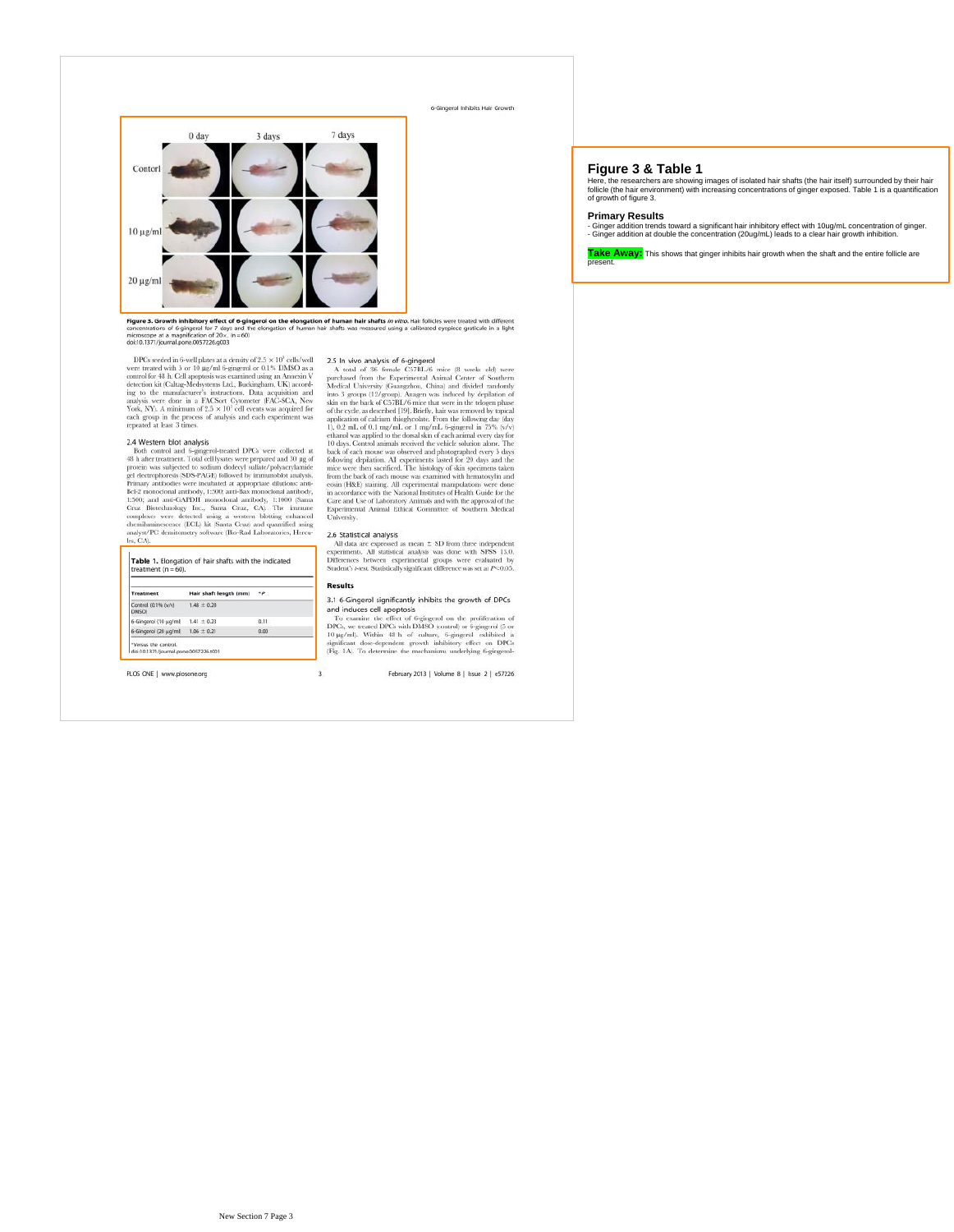

**Figure 4. Inhibition of anagen induction from telogen by 6-gingerol in C57BL/6 mice.** After depilation, the skin on the back was treated<br>with vehicle (right) or 1 mg/m/6-gingerol (left) evey day for 10 days. Photographs o

inhibited DPGs growth, the effect of 6-gingerol on cell apoptosis was assessed by staining with those<br>cocin isothocycunate (FTCI) and Amneoin V. Consistently, the exposure of DPCs to 6-gingerol significantly increased cel

# 3.2 Effects of treatment with 6-gingerol on apoptosis

3.2 Effects of treatment with 6-gingerol on apoptosis<br>regulatory proteins <br>example to the measure of the space of the latter, 6-gingered was shown to induce apoptosis through the<br>monochondrial denth pathway [20.22]. Becau



**Figure 5. 6-Gingerol decreased the number of hair follicles in CS7/BL6 mice.** After depilation the back, the same version we have tested with vehicle alone (control) or 1 mg/ml 6-gingerol every day for 10 days. The effec

PLOS ONE | www.plosone.org

apoptotic Bax protein compared with the vehicle-treated control.<br>Additionally, Bax protein was up-regulated in a 6-gingerol dose-dependent manner ( $P<0.05$ ) (Fig. 2A, B).

# 3.3 6-Gingerol inhibits hair shaft elongation in cultured<br>human hair follicles<br> $Because DP$  has a key role in the regulation of hair growth, we

nectaure tre mas a sey roue in the regulation of mar growing, we<br>cause the effect of 6-gingerol on hair shaft clongation. Human scalp hair foldiels were isolated and cultured both in the later<br>causal and cultured both in

# 3.4 6-Gingerol delays anagen induction from telogen in

3.4 6-Gingerol delays anagen induction from telogen in The results given above show only the effect of 6-gingerol in cultured DPCs and hair follicles in aim, which is not the simulation the simulation in the simulation in

#### **Discussion**

 $\overline{\overline{4}}$ 

 $\label{eq:Ging} \textbf{Ginger}\ \langle \mathcal{Z}, \textit{affcous} \rangle \text{ has been traditionally used in East Asian to prevent hair loss and stimulate hair growth. Currently, several companies produce sharpoos containing ginger extract and claim.}$ 

February 2013 | Volume 8 | Issue 2 | e57226

## **Figure 4**

These images are mice that have had their backs shaved the same way and ginger is added to one of the mice's back skin (left mouse) and the other is exposed to a negative control (right mouse).

#### **Primary Results**

- Mouse hair growth is greater in the right mouse, especially evident in panel D.

**Take Away**: This shows a "live system" that ginger inhibits hair growth.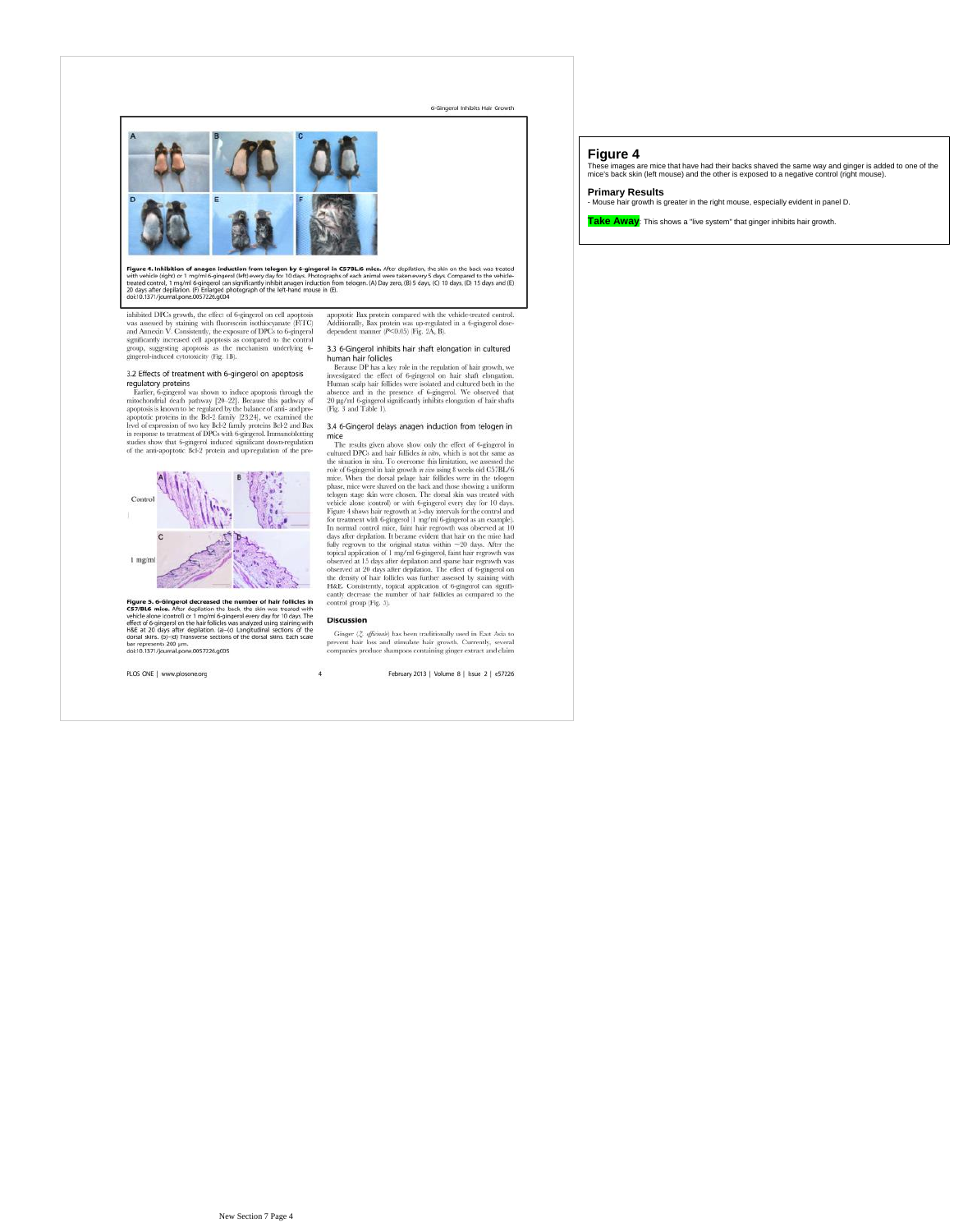## 6-Gingerol Inhibits Hair Growth

that it has anti-hair loss and hair growth promoting effects [9,10];<br>bowever, there is no convincing evidence to support the claimed<br>effects of gingeron, that in this noticy, 6-gingered, the main growth book<br>active compon

## **Referen**

- $\begin{tabular}{p{0.85\textwidth}} \textbf{N} & \textbf{C} & \textbf{C} & \textbf{C} \\ \textbf{N} & \textbf{C} & \textbf{C} & \textbf{C} \\ \textbf{N} & \textbf{C} & \textbf{C} & \textbf{C} \\ \textbf{N} & \textbf{C} & \textbf{C} & \textbf{C} \\ \textbf{N} & \textbf{C} & \textbf{C} & \textbf{C} \\ \textbf{N} & \textbf{C} & \textbf{C} & \textbf{C} \\ \textbf{N} & \textbf{C} & \textbf{C} & \textbf{C} \\ \textbf{N} & \$
- 
- 4. Kwent Os, Dan pa, an 'n virso by green ten epigaliscate<br/>tum- $\omega_{\rm{g}}$ an oor by green ten epigaliscatetum- $\omega_{\rm{g}}$ <br/>ma, an 'n virsoonle en 1453–535. Skonan M. Kasan M. Haal, Kelona M. Kasan<br/>S $\lambda$ Kasana M
- 
- 
- togradu<br/>thus into a component of Ceiman assistants on bair growth. Ear<br/> $\mathbb J$ 8. Prack HJ, Zhang N, Park DK, (2011) Topical application of Ped<br/>growth multifluous case and P-actual application of Pedicial and<br
- 

PLOS ONE | www.plosone.org

6 Gingerol Inhibits Hair Growth back skin of C57BL/6 mice was treated with daily topical application of G-pingerol for 10 days. In normal control mire, faint tegrowth was observed at 10 days and full regrowth was gingerol

#### **Acknowledgments**

The authors thank Shengqi Wang, Boxin Zhao, Jindou Jiang, Zhehua Li<br>and Zhidan Zhang for their technical support and critical discussions.

#### **Author Contributions**

**AUTHOT CONTENDATE:**<br>Concerned and designed the experiments: ZH YM. Performed the<br>experiments: YM YS SX. Analyzed the data: WW BD. Contributed<br>reagents/materials/analysis tools: YH YS. Wrote the paper: YM.

- 10. D<br>H<br/>gate vechsite. Available: http://factory.dligate.com/men-s-hair-care products/ginger-bas-baseprocent<br>co-hair-baseprock (SP). To<br/>anaria G, Pans  $\mathbbmss{1}$  (SP). The binders of Nearl SM<br/>(SP). Small Gauss
- 
- $\overline{13}$ .
- 
- . Han JH, Kwon OS, Comeg III, Cloo KH, Lou HC; et al. (2008) Eifect of themas minosidil on profiteration and apoptosis in deraul apolla echo of branan hair foldiels.) Destructions (3) 8:91)-18; Channovardore P, Lexand SS,  $\mathbf{R}$
- 16. Phil
- $\frac{97}{17}$  Mai

February 2013 | Volume 8 | Issue 2 | e57226